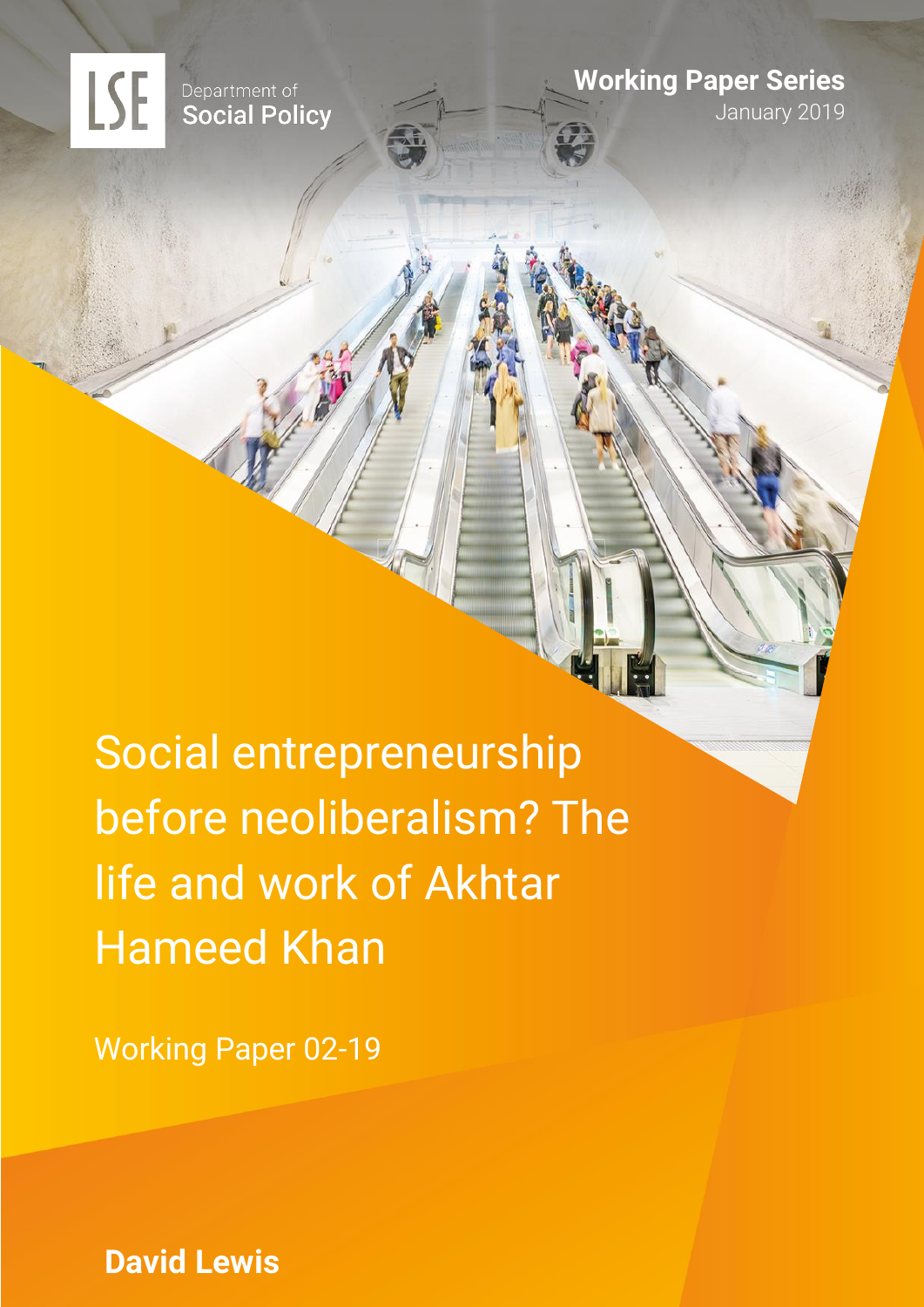## **LSE Department of Social Policy**

The Department of Social Policy is an internationally recognised centre of research and teaching in social and public policy. From its foundation in 1912 it has carried out cutting edge research on core social problems, and helped to develop policy solutions.

The Department today is distinguished by its multidisciplinarity, its international and comparative approach, and its particular strengths in *behavioural public policy, criminology, development, economic and social inequality, education, migration, non-governmental organisations* (NGOs) *and population change and the lifecourse.* 

The Department of Social Policy multidisciplinary working paper series publishes high quality research papers across the broad field of social policy.

Department of Social Policy London School of Economics and Political Science Houghton Street London WC2A 2AE

**Email**[: socialpolicy.workingpaper@lse.ac.uk](mailto:socialpolicy.workingpaper@lse.ac.uk) **Telephone: +44 (0)20 7955 6001** 

# **lse.ac.uk/social-policy**



Short sections of text, not to exceed two paragraphs, may be quoted without explicit permission provided that full credit, including © notice, is given to the source.

#### **To cite this paper:**

Lewis, D *(2019), Social Entrepreneurship before neoliberalism? The life and work of Akhtar Hameed Khan, Social Policy Working Paper 02-19, London: LSE Department of Social Policy.*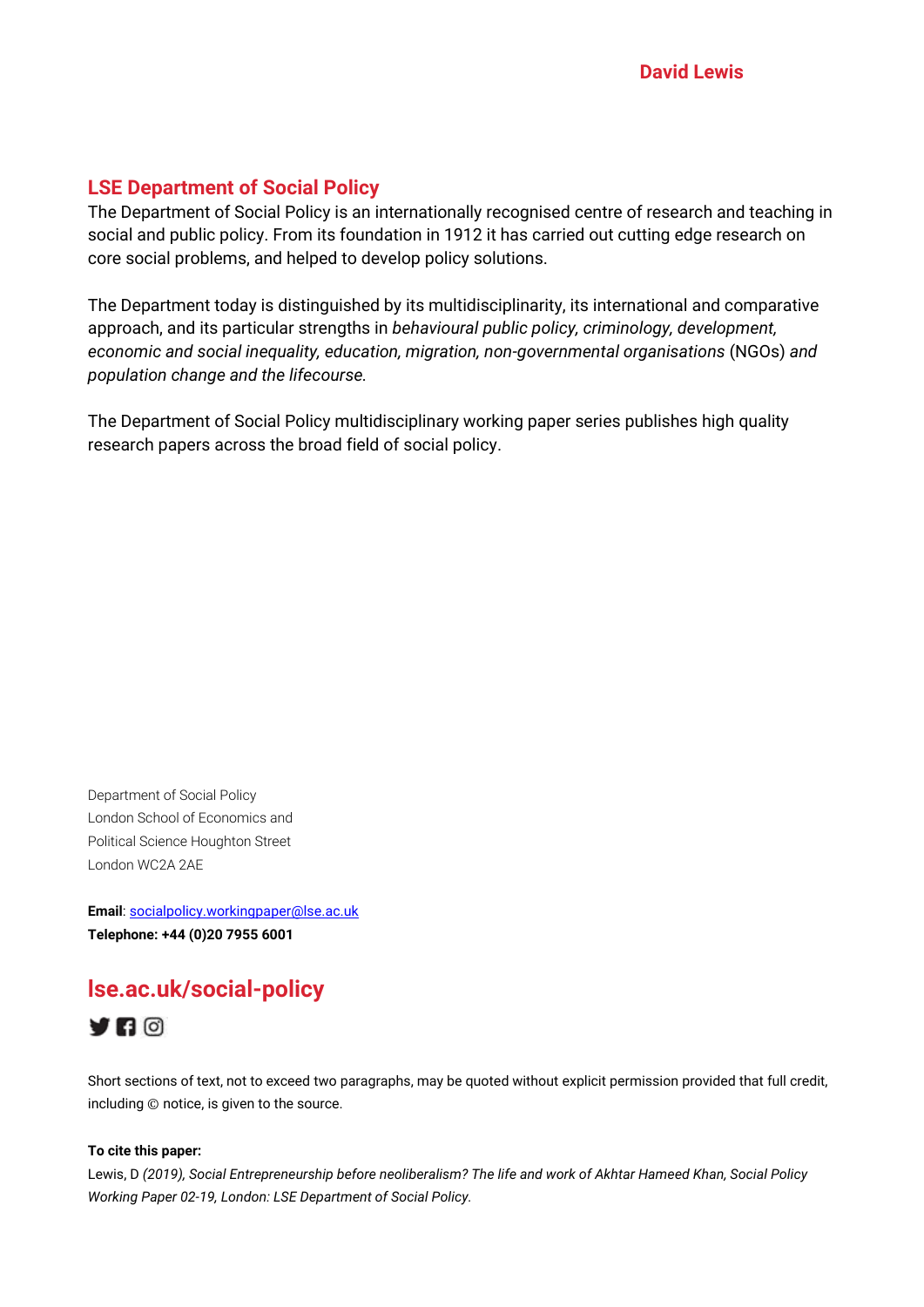## **Abstract**

The life history method can be used to historicise the study of social and public policy. Reviewing the life and work of Pakistani social entrepreneur A.H. Khan provides a useful reminder that what Jyoti Sharma recently termed 'the neoliberal takeover of social entrepreneurship' is a relatively recent phenomenon. While Khan's achievements across the public and non-governmental (NGO) sectors continue to be debated amongst scholars and activists in South Asia, his life and work – which is not well known in the Global North as it perhaps should be – highlights a much broader and more inclusive way of thinking about the social entrepreneur as an organiser of change.

**Keywords:** social entrepreneurship; non-governmental organisations (NGOs); community development; public administration; rural development; life history.

### **Author**



David Lewis is professor of social policy and development at the London School of Economics & Political Science. A social anthropologist by training, he has degrees from the Universities of Cambridge and Bath. He teaches and undertakes research on the theory and practice of international development, with a specialisation in South Asia, non-governmental organizations (NGOs) and civil society, the study of policy processes, and rural development. He has carried out fieldwork in

Bangladesh regularly since 1986. He is author of several books including Anthropology and Development: Challenges for the 21st Century (2015, with Katy Gardner), Non-Governmental Organizations, Management and Development (2014), Non-Governmental Organisations and Development (2009, with Nazneen Kanji) and Bangladesh: Politics, Economy and Civil Society (2012).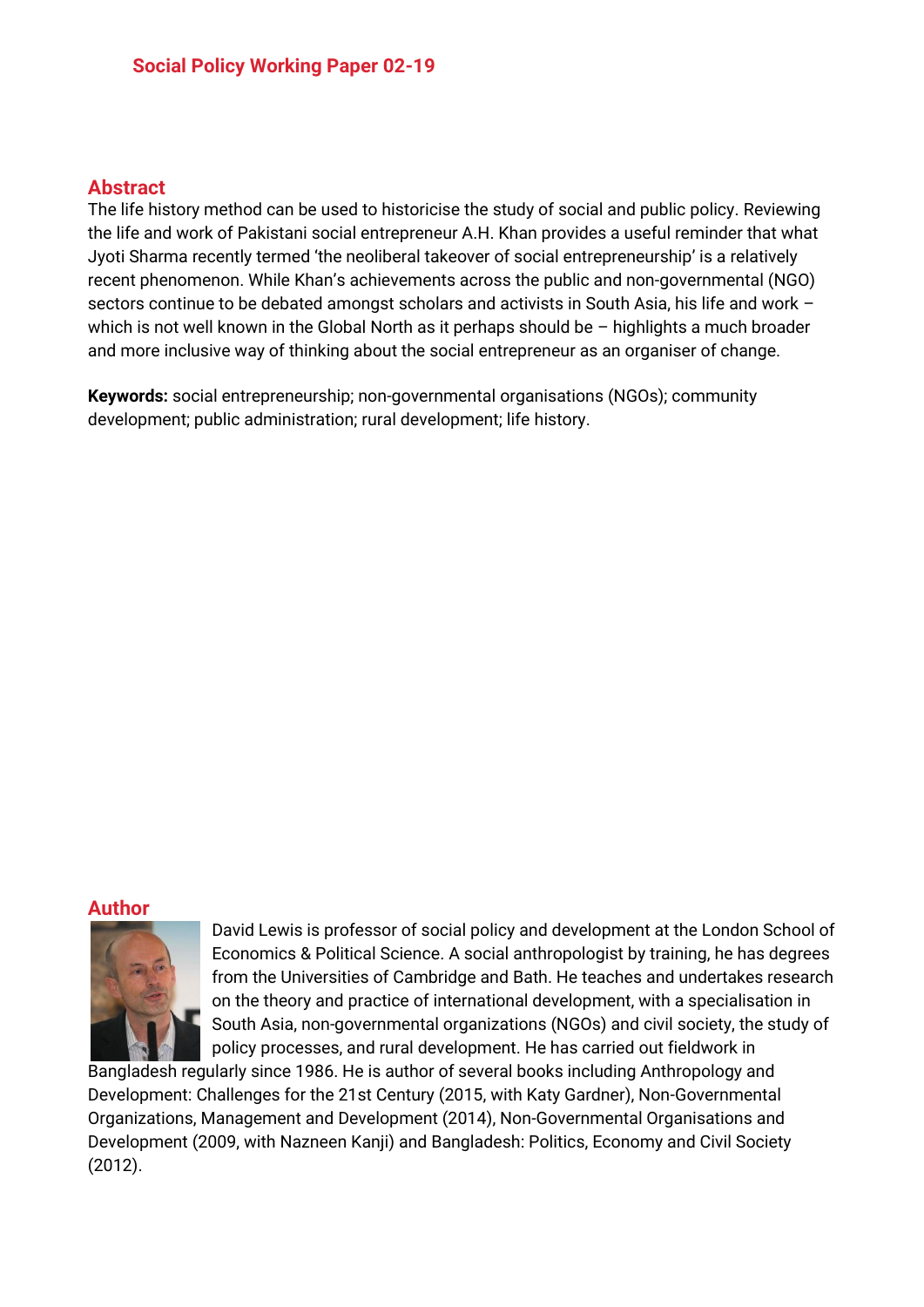#### **Introduction**

We live in an era in which the concept of social entrepreneurship is increasingly prominent, but with a meaning that has become diminished by tendencies to understood the idea primarily in its private sector sense. For example, Jyoti Sharma has written of 'the neoliberal takeover of social entrepreneurship' in which the business setting of the entrepreneur takes ever more precedence over the *social* dimensions of creativity. For influential British social thinker and activist Michael Young (1915-2002)<sup>;</sup>, a definition of a social entrepreneur did not necessarily imply a for-profit model of business or even a non-for-profit form of market exchange but was simply someone who 'organises change' in any context, whether business, government or third sector. Young's career trajectory had shown an extraordinary capacity to generate new ideas and help build organisations that played transformative roles in society: the Open University, International Alert, the Consumer Association, and the University of the Third Age are just a few examples. Towards the end of his life, when he opened his School for Social Entrepreneurs in 1998, the term 'social entrepreneur' was new, but the role itself was not.

This working paper offers a brief overview of another social entrepreneur, who was a contemporary of Michael Young's, and active in the Indian subcontinent, whose life and work also provides insights into this broader view of the social entrepreneur as social activist rather than business person.<sup>ii</sup> Akhtar Hameed Khan, whose work spans the changing geographical contexts of India, Pakistan and Bangladesh during the region's turbulent twentieth century, is perhaps not as well known in the west as he should be. This paper aims to redress that balance by briefly discussing Khan's 'work life history' in order to draw out its significance aspects for broader understandings of professional creativity, community development activism, and social entrepreneurship. It draws on elements of a life history approach to social policy, in which focusing on a single life not only provides insights into the trajectory and impacts of activists and bureaucrats, but also requires us to further interrogate the ideas that assumptions that animate the wider policy world (Lewis, 2008a).<sup>iii</sup>

A.H. Khan (1914-1999) is best known for two main contributions to community development. The first is the work he undertook as a public official during the 1960s in the arena of rural development rural development through the so-called 'Comilla experiment' in East Pakistan (now Bangladesh). The second was his formation in the 1980s of an NGO in Karachi, Pakistan dedicated to urban slum rehabilitation known as the Orangi Pilot Project (OPP). As both an original thinker and influential development practitioner, Khan was an early exponent of the modern 'participatory development' tradition, with its emphases on grassroots perspectives, building community level self-reliance, and the importance of undertaking personal critical reflection. His life and work embodies both the strengths, as well as the many limitations, of such approaches. At the same time, the significance of other aspects of his ideas, life and work are only perhaps now becoming more fully apparent. For example, he was an example of 'sector boundary crossing', in which during the course of a career ideas developed from one institutional sector may be transferred and developed in another sector, a phenomenon that has recently become identified as a growing feature of policy landscapes (Lewis 2008a).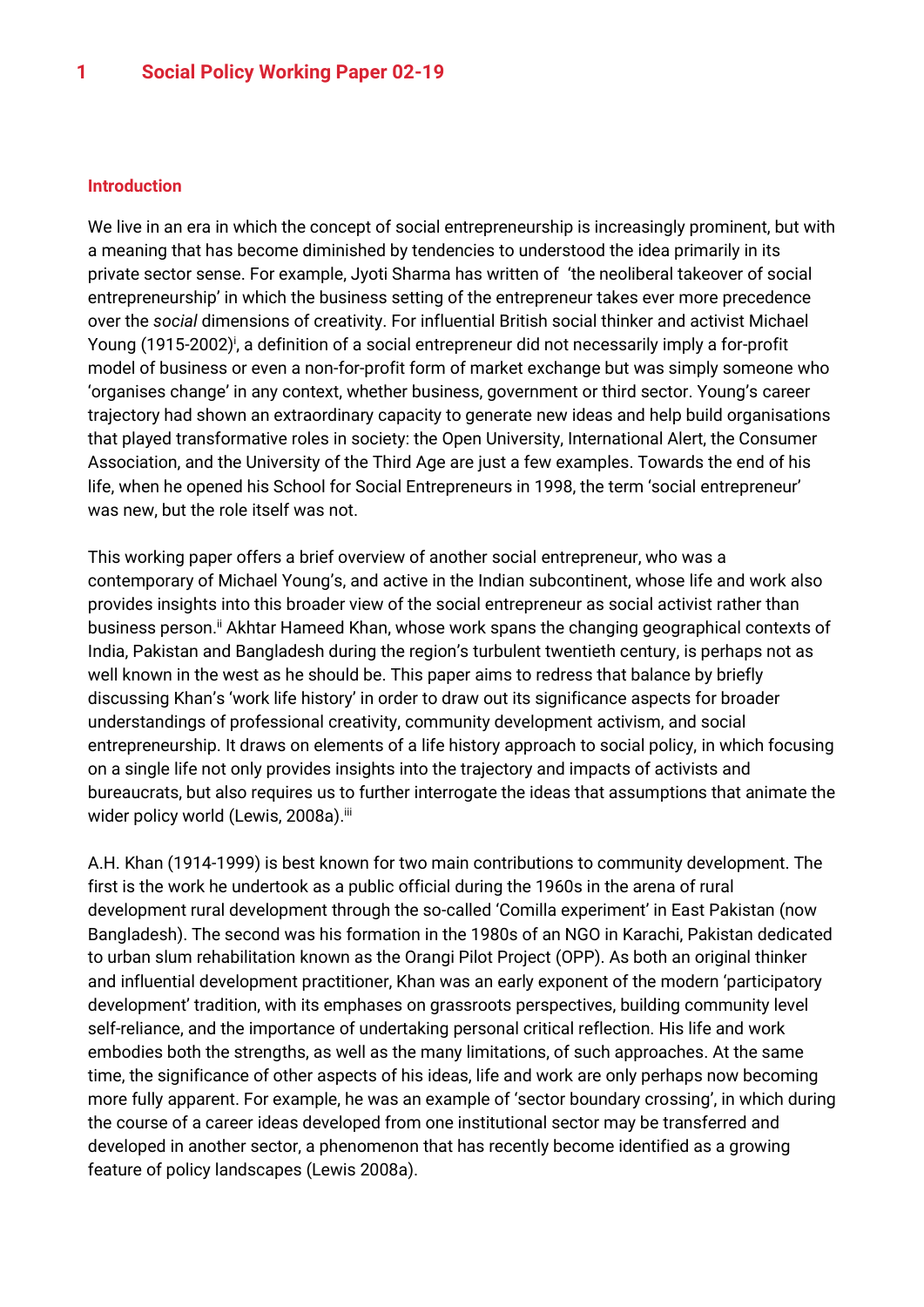Akhtar Hameed Khan<sup>iv</sup> was born in Agra on 15 July 1914 to a Pathan family, the son of a middle class police official, a sub-inspector, employed in the Government of British controlled India. He undertook undergraduate studies in history, philosophy and literature at Meerut College, and graduated in 1934 with an MA in English literature from Agra University. Influenced by his father's experience of nineteenth century social reformer Sir Syed Ahmed Khan, who favoured a synthesis of Islamic thought and Western knowledge, he read widely among Hindu, Buddhist and Western texts on religion and philosophy, and was well versed in Islamic history and Indian nationalism.

## **Bangladesh – a career in the public sector**

Khan joined the Indian Civil Service (ICS) in 1936, and spent a period studying at Cambridge University as a probationer. Khan's first posting in 1938 was to Comilla in the eastern part of Bengal (then formally in Tripura State) where he served as an Assistant Magistrate. Here he gained an understanding of Bengali language and literature that gave him 'new perspectives on religion, language and culture' (Khan 1983, p.xiii). Khan rose quickly through the ICS ranks but he grew disillusioned with life as a colonial civil servant and resigned in 1945. Distrusting worldly wealth and ambition, he felt he had learned all he could from his British rulers and began to worry that he would become 'a bureaucratic bigwig, a brown *bara sahib* rich conceited and hollow' (Khan 1983, p. xiv). He had also been shocked by the abuse of power by the British authorities during the 1943 famine in which as many as 3 million Indians died. Khan's resignation from the civil service was an act of personal renunciation that was also influenced by his interest in religious philosophy, including the mysticism of Persian Sufi poet Rumi and Islamic thinker Al Ghazali.

In the years following his departure from the ICS Khan first moved to Meerut (Uttar Pradesh). In what he described as a two-year 'Tolstoyan experiment' (Khan 1983, p.xiv) he rented a peasant house, and tried to live a life of voluntary simplicity: first doing day labouring and later on working as a locksmith's apprentice. He struggled to make a living and decided instead to build a new career as a teacher. He went in 1947 to Delhi to become headmaster of the Jamia Millia secondary school, then in 1950 migrated to West Pakistan to take up a position as a lecturer in Islamic history and English literature. He left almost immediately to become Principal of Comilla College in East Pakistan (today's Bangladesh), where he remained until 1958.

During 1954-5 he was seconded to become director of the US-funded national level Village Agricultural and Development (V-AID) programme in East Pakistan, which had begun in 1953. This was a government-led community development initiative that aimed to establish village councils that would modernise agriculture, improve infrastructure, health and education, and provide farmers with credit, training and marketing support. These were the early days of the so-called 'green revolution' which aimed to increase agricultural productivity through the introduction of high yielding hybrid rice seeds, the use of chemical fertilisers and pesticides, and new mechanised technologies for ploughing, irrigation and crop processing. In 1958 a new rural development academy was established in Comilla as a training centre for V-AID officials, with Khan as director (1959-64, 1965-68), attending Michigan State University (MSU) for an initial nine-month orientation.<sup>v</sup>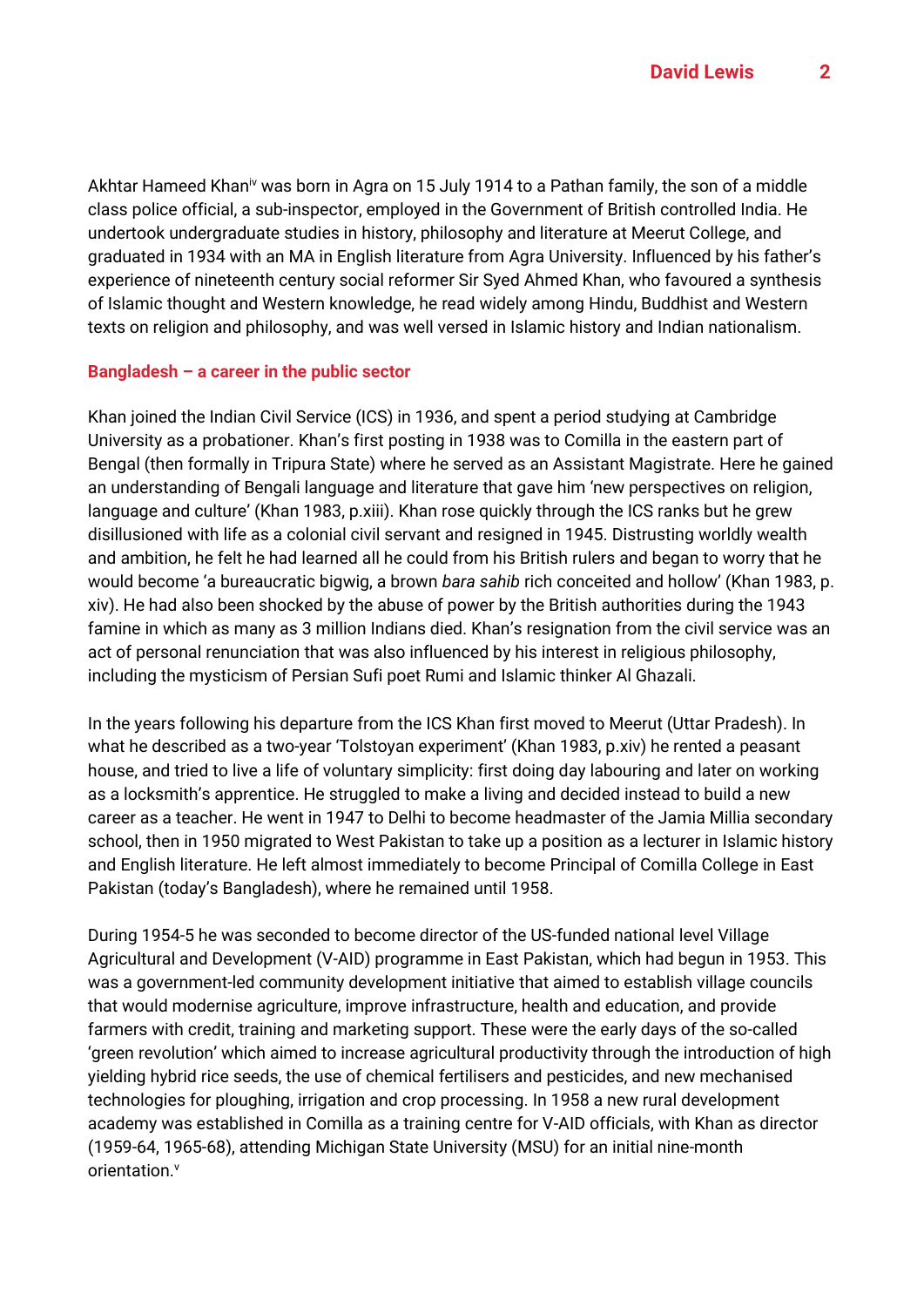A key problem with the V-AID programme was its essentially top down character and its approach was one of outsider-led technology transfer that imposed on, rather than engaged with, local farmers. V-AID was abandoned in 1961, and Khan repurposed the academy for what he hoped would be a more community-led approach. He made three changes to what had gone before: bringing a new emphasis on research-led training and education, using local people as extension agents rather than outsiders, and basing interventions on permanent organisations in the form of village cooperatives and associations.

This led to the emergence of the 'Comilla model' of rural development, which created a local 'laboratory' area around the academy for new ideas to be tested. The approach was now to combine training with research so that officials could consult with and try to learn from the farmers more effectively. The intention was also to work alongside farmers in order to develop new solutions to identified problems, and then to pilot joint collaborative interventions that could eventually be evaluated, refined and scaled up more widely in conjunction with the government. In order to facilitate this, Khan designed a 'two tier' agricultural cooperative system, with primary local cooperatives of farmers, that were linked to a central *thana* (sub-district) level cooperative association that was to provide supervision, training, loans, technology and other services. The aims were to improve agricultural production, reduce farmer indebtedness by bypassing traditional village moneylending, and strengthen the overall position of farmers.

Central to Khan's vision was the still relatively uncommon insight that poverty was not simply the result of households not having resources, but was an outcome of a lack of power. He thought that people would benefit from participation in effective institutions, by claiming the right to make decisions about the issues that affected their lives, and that people could be supported in their efforts to achieve this through financial support and by the provision of new technical knowhow.

A charismatic organiser and leader, Khan's approach was underpinned by a distinctive personal style that emphasised grassroots rather than bureaucratic values, along with a culture of frugality and austerity, the most obvious example being his informal hand-spun *kurta pajama* workplace dress style. In this he was not only influenced by Islamic ideas but also by aspects of M.K. Gandhi's Hindu philosophy. Family planning interventions were also part of the Comilla agenda, and Khan worked hard to find ways to reconcile family planning services with local religious teaching, drawing on his own earlier theological studies and extensive discussions he now was now undertaking with local religious leaders. Nonetheless, Khan's view of the conservative outlook of rural clergy as a barrier to development can be seen today as problematic and Ali (2019) is critical of the way 'academy officials frequently misidentified economic arguments against technology as religious objections'.

The Comilla model was duly put into practice, achieved international recognition and was held up as an example for other Asian countries and beyond to follow (Karim, 1985). However, by the end of the 1960s it had become clear that there were significant problems. The new institutions had served as contact points for external resources, but large farmer interests dominated the villages. During the early 1970s an influential BARD study highlighted how structural factors maintained the rural poor's weak economic and social position (Wood, 1976). Despite these efforts to bring about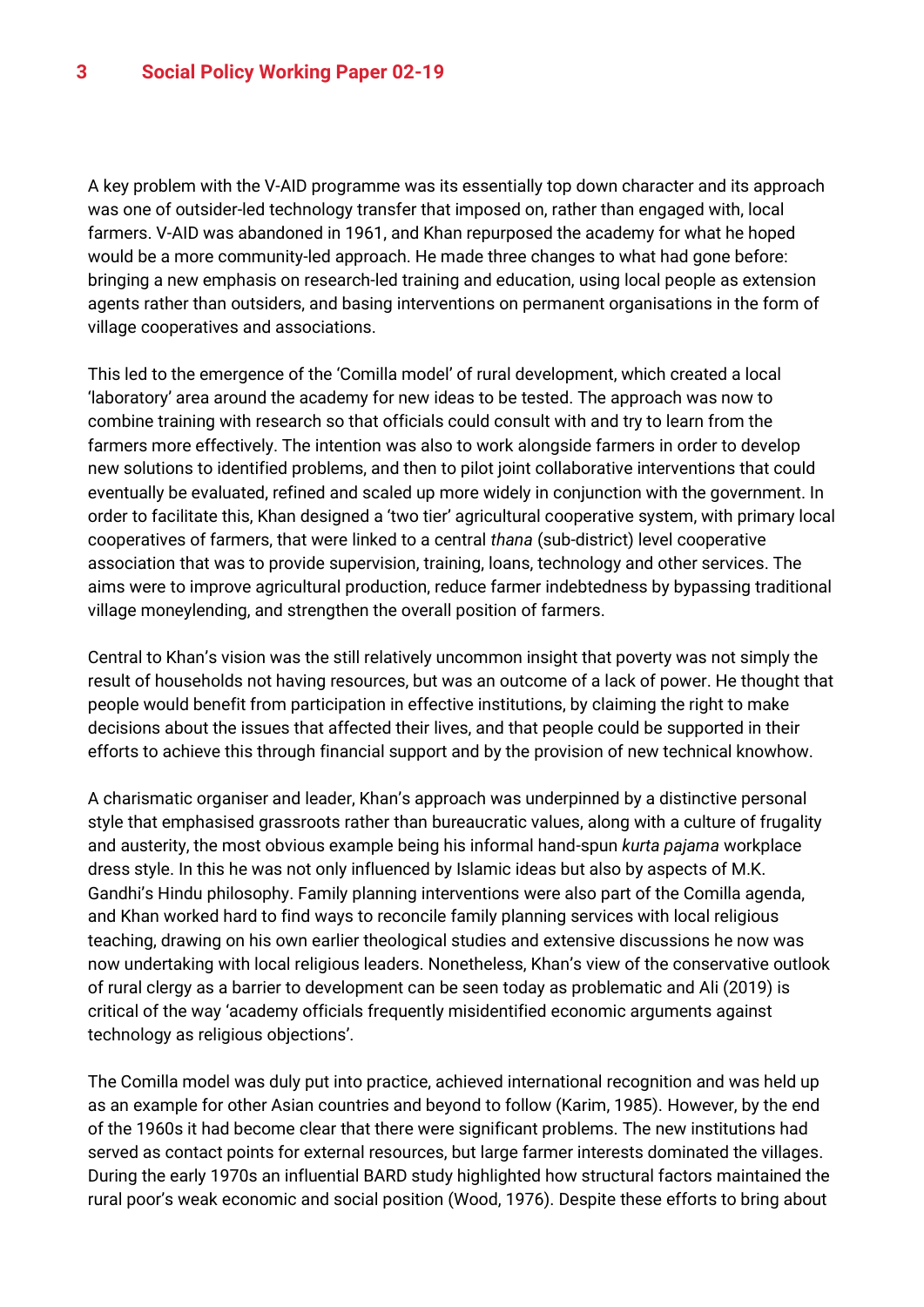transformation, village level inequalities persisted such that 'sooner or later the realities of rural class structure would make themselves felt' (Blair 1978, p.77). Rich farmers were able to capture incoming development resources at the expense of the majority of small farming households (Van Schendel 1981). Nor did the formation of the new Comilla cooperatives directly benefit the large number of landless people in the villages who were unable to farm their own plots, a category which was estimated to apply to around 50% of rural households.

The domination by local landowning elites of efforts to introduce credit cooperatives in Bengal had already been recognised during the late colonial period (Iqbal 2017). Khan, with his characteristic honesty and openness, went on to recognise and accept many of these shortcomings. While Khan noted the effectiveness of the two tier cooperative model in providing inputs to farmers, he reflected in his *Tour of 20 Thanas* (1971), 'Has self-management been realised in the projects? I cannot honestly answer yes to that question' (p.25). He attempted to carry some of these lessons forward into the next stage of his work.

## **Pakistan – working in the non-governmental sector**

After the 1971 war that led to East Pakistan becoming the independent country of Bangladesh, Khan was in his own words 'displaced from Comilla' (p.xv). He briefly went to work in Peshawar at one of the counterpart rural development academies that was located in West Pakistan. Within two years he became unhappy in his new post in Peshawar, where he felt the force of political interference and a general lack of interest in his Comilla work in the new Pakistan. Khan moved to Karachi University and later back to MSU, where he taught development administration for five years, before embarking on his next major initiative, the OPP, in April 1980. The OPP was located in the city's largest squatter settlement in the northwest corner of Karachi.

Unlike the earlier Comilla experiment, the OPP was conceptualised as an NGO, initially supported by the Bank of Credit and Commerce International (BCCI). In setting up this non-governmental organisation, Khan drew both positively and negatively on his experience at BARD, reflecting that:

The Orangi Pilot Project was very different from the Comilla Academy. OPP was a private body, dependent for its small fixed budget on another NGO. The vast resources and support of the government, Harvard advisers, MSU, and Ford Foundation was missing. OPP possessed no authority, no sanctions. It may observe and investigate but it could only advise, not enforce.

The Orangi area had first been settled in 1963. It was as a government township of around five square kilometres, and by the end of the 1970s there were a million people of different ethnicities who had become packed into 32 square kilometres of land. Many of these people had migrated from Bangladesh following the 1971 war. Here Khan found himself an outsider once again since he had never lived in Karachi for any length of time before and he reflected, 'I set out to educate myself. For several months I wandered Orangi, looking at the settlements, talking with the people, officials, councillors, lobbyists and the chairmen of associations and clubs. I could go slowly; I was a free agent, not sent by a boss with plans and targets to achieve' (Khan, 1997, p.27).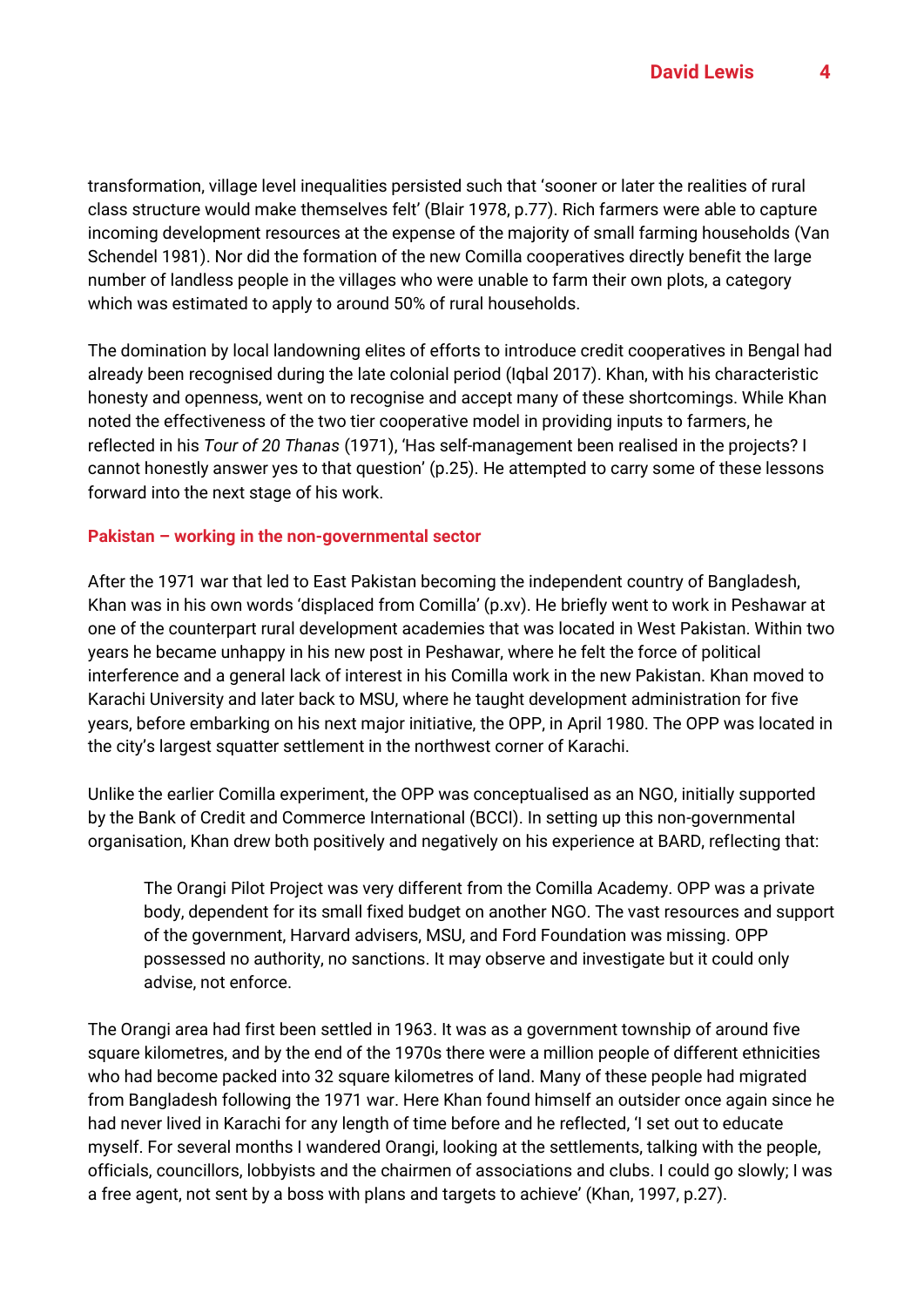Spending time talking and listening to local residents quickly highlighted a set of priorities identified from the bottom up. The earliest self-help activities that were supported by OPP centred on the construction of underground sewers using local labour and materials, and resulted in hundreds of kilometres of drainage pipes and auxiliary facilities. In this predominantly poor multiethnic population Khan's experimentation with participatory approaches began to harness the high levels of energy and entrepreneurship that existed beneath the surface of these communities in ways that the earlier Comilla work had struggled to sustain. Khan's slow, careful approach made it possible for more autonomous organisations to form, including a research and training institute to manage the low cost sanitation, housing and education programmes, a charitable trust to organise micro-enterprise savings and credit activities, and a health and social development association that oversaw a set of health interventions.

In contrast to much of the foreign-funded short term NGO work that was taking place in Pakistan, the OPP became known for taking a longer-term view of the process of trying to build self-reliant local development. The NGO became acclaimed for building 'the long-term relationships that are key to unlocking the main benefits of community participation' (Bano, 2017, p.215) by building trust over a long period of careful negotiation within the community, combining both local *and* technical knowledge, and undertaking slow and patient lobbying of government officials. Over time, the OPP began to construct effective partnerships with the Karachi city authorities, mainly through its committed long-term approach, but also due to Khan's detailed knowledge of the culture and operation of the public sector that drew on his earlier experience. These days of course it is not unusual to hear of civil servants - retired or otherwise - who set up NGOs, but the OPP was an early example of the effective use of the NGO form as an innovative vehicle for a public sector activist who had grown impatient with the restrictions of red tape. OPP has also informed wider practice through replication in other cities in Pakistan and beyond. In typical contrast to many leaders of NGOs, whose charismatic authority tends to inhibit the emergence of middle management and makes leadership success difficult, Khan stepped back from his OPP leadership role in its later years and allowed second tier managers to develop. When he died in 1999, the OPP had already transitioned reasonably successfully into new leadership drawn from among its existing experienced staff.

Despite having moved from the public sector into the NGO world, Khan was a cautious in relation to the widespread optimism that broke out during the 1980s in development circles in which NGOs were sometimes viewed as a 'magic bullet' to reduce poverty. He always clear about the limits to their role, arguing that NGOs should not replace the functions of the state, but instead should demonstrate appropriate models that could be replicated more widely, undertake social mobilisation at community level, and most importantly perhaps challenge the conventional wisdom of officials, experts and academics. He was highly critical for example of the Pakistan government's increasing contracting out of services to foreign-funded NGOs during the late 1980s, and refused to involve OPP in the government's donor-supported Social Action Programme (Hasan 1999). He was a stern critic of the government's attitude to foreign aid in general, and contrasted what he saw as Pakistan's apparently limitless appetite for international aid with Japan's full repayment of US reconstruction loans within three years following WW2.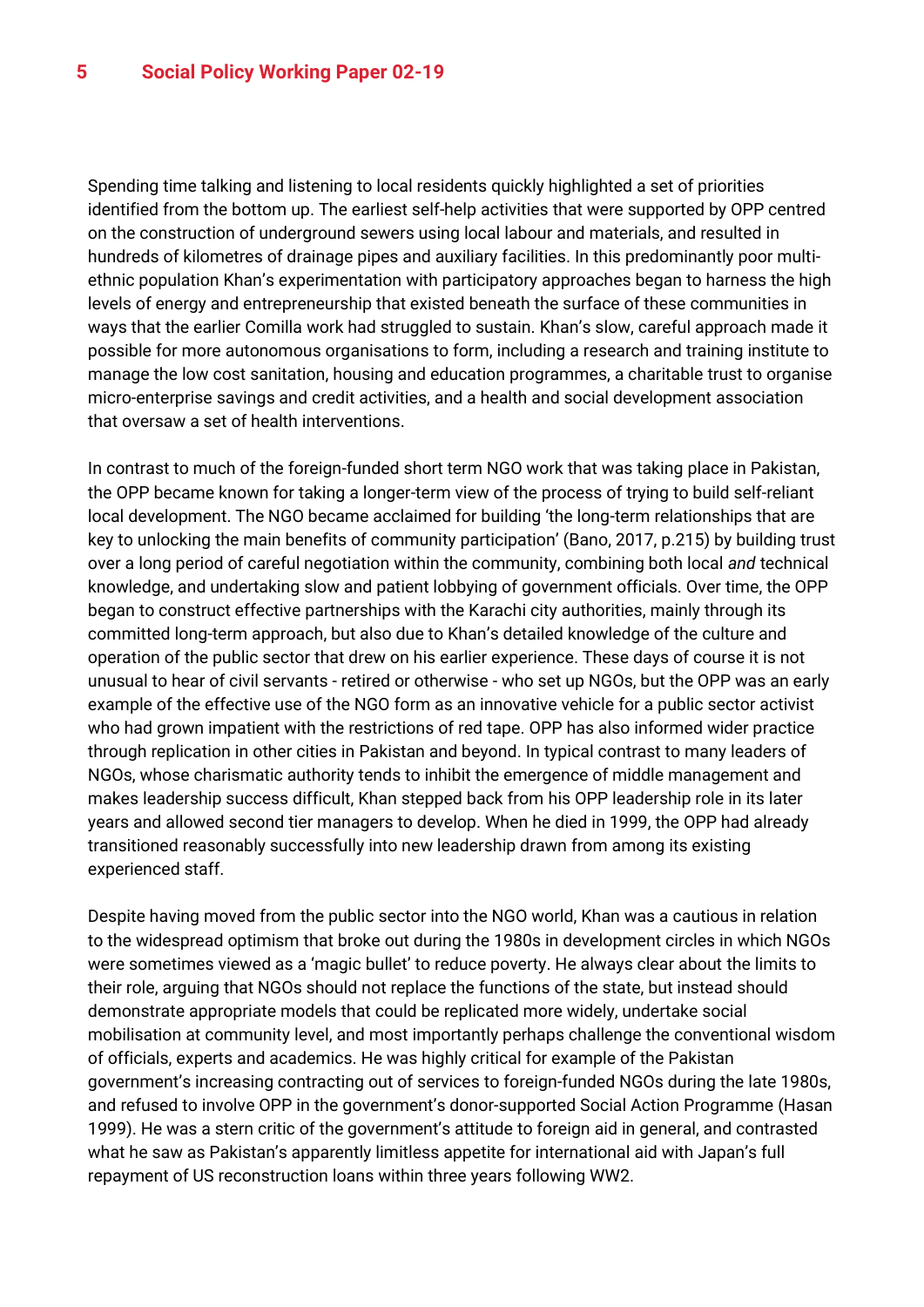#### **Conclusion: Khan's life and work in contemporary perspective**

Today Akhtar Hameed Khan is mainly remembered for his work with the OPP, and the Comilla experiment has faded from public memory.<sup>vi</sup> This is unfortunate since his influence has been considerable. For example, the Bangladesh development NGO sector that emerged during the 1980s took its place was in part inspired by his experiences and ideas. Just has Khan had learned from V-AID's shortcomings, NGOs saw from the Comilla experience how important it was to centre their interventions on organised groups of poor and landless households rather than better-off farmers.<sup>vii</sup> Grameen Bank founder Muhammad Yunus has also said that his micro-credit approach owed a debt to Khan. Khan's ideas have also influenced other development organisations. For example, in 1981 the Aga Khan Foundation (AKF) initiated a set of community development activities in Pakistan's Northern Areas. Turning to the example of Comilla, theu contacted Khan for advice that helped establish what would become the Aga Khan Rural Support Programme (AKRSP). It was believed that the model was suitable basis to work from because these remote communities had fewer inequalities and less of the rural class formation that had thwarted the Comilla model in Bangladesh. Khan did not participate directly, but approached one of his earlier colleagues and disciples, Shoaib Sultan Khan, who had been an assistant commissioner in Comilla back in the late 1950s, to take on the role. He became AKRSP's general manager in 1982. As Wood and Shakil (2006) have observed, AKRSP's community-based approach to agricultural extension work 'is part of a lineage deriving from early cooperative movements in the West, adapted to South Asia by Akhtar Hameed Khan in both Comilla and Peshawar, but also reflecting various colonial experiments with community development in undivided India' (p.371).

But Khan's significance goes beyond the community development field. Firstly, he can be seen as an early example of the 'social entrepreneur', in its broadest sense. Sharma (2017) has written of the need to challenge the 'neoliberal takeover of social entrepreneurship' by holding on to its *social* aspect in the face of powerful pressures to focus more on the *private sector* capitalist entrepreneurial side. Khan's life history suggests that we should go further in conceptualising the social entrepreneur's role in transforming ideas and practices, and recognise that the term refers to creativity as much as entrepreneurship. Khan's work involved experimental problem-solving, risk-taking and the challenging of convention all of which was undertaken within the public and non-governmental realms. Furthermore, he seems always to have been in critical, reflexive mode, a cultural style that was later emphasised by many alternative development practitioners. There is today an established critique of participatory development as naive about power and complicit in the perpetuation of forms of technocratic expertise (Cooke and Kothari 1998). Khan's ideas do not escape such criticisms, but provides a counter example to the many Western participatory 'experts', as a former colonial civil servant turned committed methodological populist (see Lewis 2018) whose ideas were rooted firmly in the Global South or 'majority world'.

Second, and related to this, his was also an early example of the power of 'sector swapping', in which an individual activist builds on knowledge and experience acquired from working in one institutional sector (in his case the government) and creatively transfers this knowledge in order to build upon it in another (the world of NGOs). For example, his experience as a civil servant in the first part of his career has been credited with helping him to build relationships with the local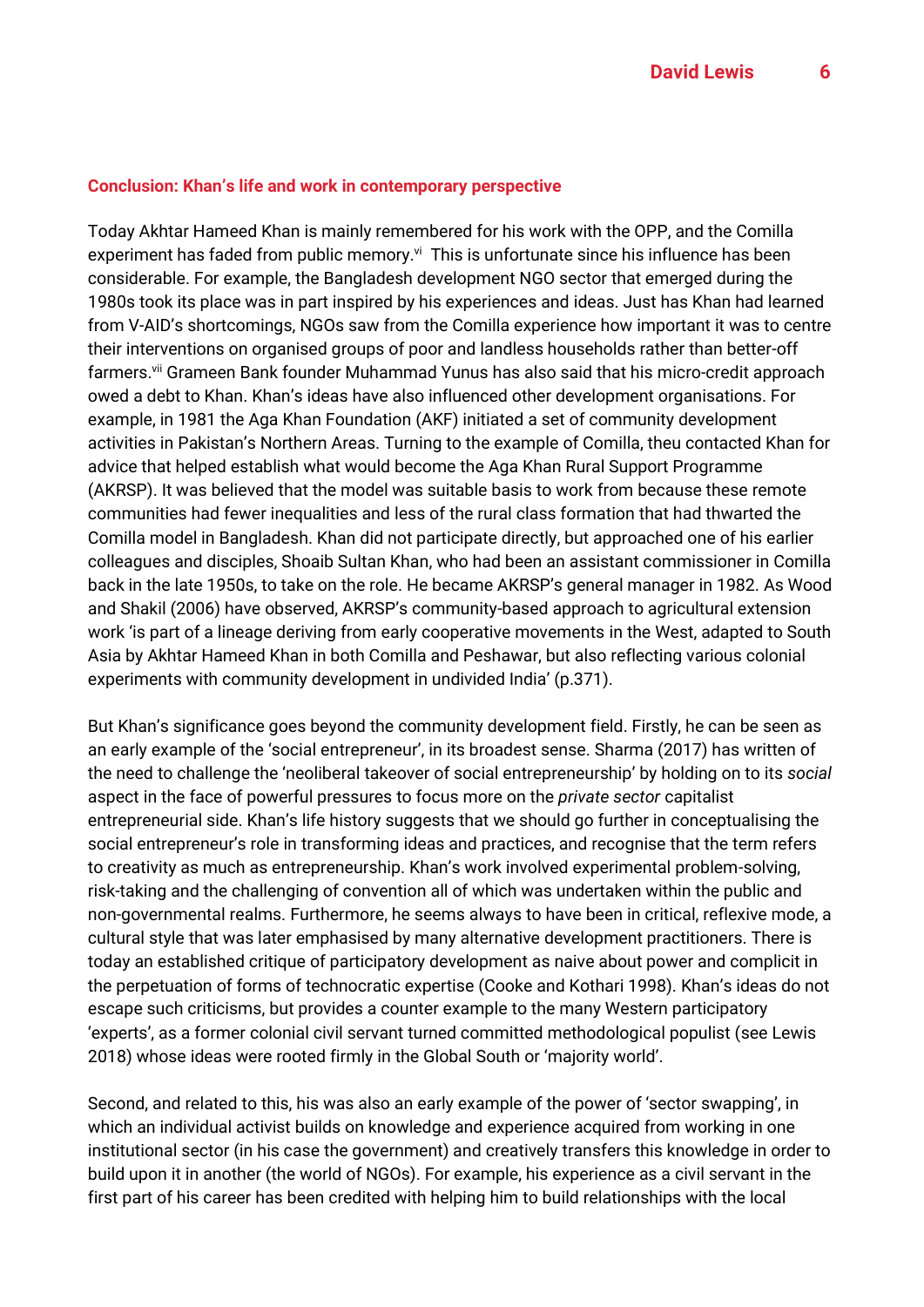authorities and officials that later contributed to the OPP's success. An understanding of the bureaucratic mind-set and of the constraints that officials work under is sometimes a rare commodity among progressive activist NGOs. This sector switcher phenomenon is an increasing feature of contemporary policy worlds, where movement between the sectors is associated sometimes with creativity and sometimes with co-option (Lewis 2008b). Today's management theorists increasingly play up the significance of such cross boundary movements (see for example Lovegrove and Thomas, 2013).

Finally, Khan's efforts to connect religious philosophy and practices with development ideas feel increasingly contemporary. Those with an interest in religiously inspired multiculturalist development work might be able to learn much from a person who has been characterised as 'the Muslim Buddhist' (Khan, 1999). For someone who reflected, writing in his *Report on Twenty Thanas* 'By temperament I am a recluse and involvement in action gives me no pleasure. To organise, to manage and administer gives me no pleasure. To observe, study and contemplate makes me happy' (p.1) Khan's influence and impact as a 'philosopher-practitioner' (Hunzai, 2006), though not as widely recognised as perhaps it should be, has been considerable.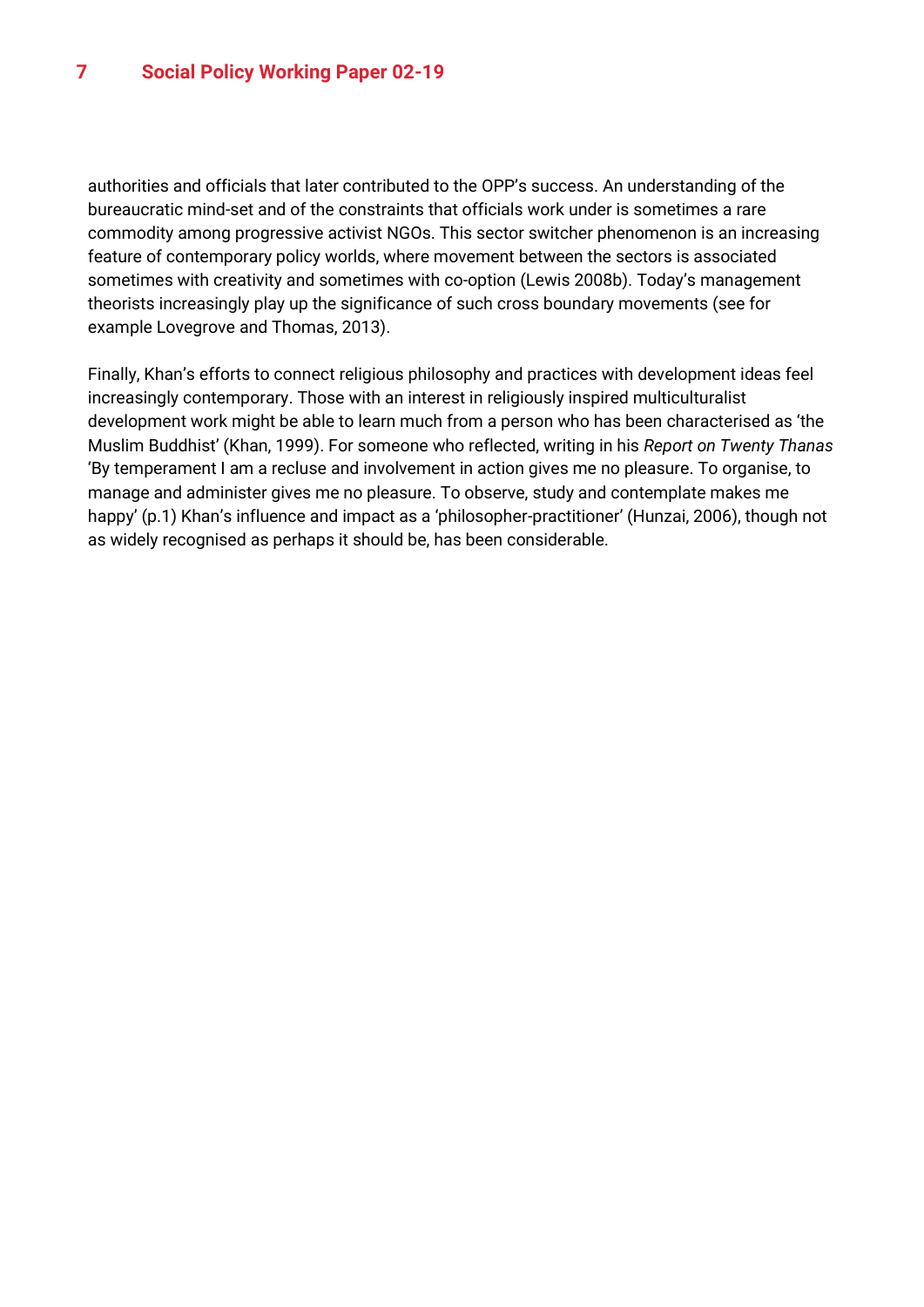#### **References**

Ali, Tariq Omar (2019) 'Technologies of peasant production and reproduction: the postcolonial state and Cold War empire in Comilla, East Pakistan, 1960-1970', South Asia: A Journal of South Asian Studies, 42, 3, June.

Bano, Masooda (2017) 'Buying consent: the Achilles' heel of aid-induced community participation'. Journal of South Asian Development, 12,3, pp. 213-235.

Boyatzis, R. E., Khawaja, M. (2014). 'How Dr. Akhtar Hameed Khan led a change process that started a movement', Journal of Applied Behavior Sciences, 50, 3, pp. 284-306.

Briggs, Asa (2001) Michael Young: Social Entrepreneur. London: Palgrave MacMillan.

Chowdhury, A. N. (1990). Let Grassroots Speak: People's participation self-help groups and NGOs in Bangladesh. Dhaka, Bangladesh: South Asia Book.

Hasan, Arif (1999) 'Akhtar Hameed Khan and the Orangi Pilot Project', Dawn, 13 October.

Hunzai, Izhar (2006) 'The Way Forward: Fourth Dialogue'. Chapter 10 in Valleys In Transition: Twenty Years of AKRSP's Experience in Northern Pakistan. pp.454-491. Oxford: Oxford University Press.

Iqbal, Iftekhar (2017) Cooperative credit in colonial Bengal: An exploration in development and decline, 1905–1947. The Indian Economic & Social History Review 54 (2), pp. 221-237.

Karim, M. Bazlul (1985) 'Rural development projects - Comilla, Puebla, and Chilalo: A Comparative Assessment'. Studies in Comparative International Development, Winter 1985-86, pp.1-41.

Khan, A.H. (1971) Tour of Twenty Thanas: Impressions of Drainage Roads, Irrigation and Cooperative Programmes. Bangladesh Academy for Rural Development, Kotbari, Comilla.

Khan, A.H. (1983) The Works of Akhter Hameed Khan, three volumes, Comilla: Vangladesh Academy of Rural Development (BARD).

Khan, A.H. (1996) Orangi Pilot Project: Reminiscences and Reflections. Karachi: Oxford University Press. Introduction by Arif Hasan, pp. ixli.

Khan, A.H. (1997) 'The Orangi Pilot Project: Uplifting a Periurban Settlement'. Chapter 2 in Reasons for Hope: Instructive Experiences in Rural Development. Kumarian.

Khan, Tarik Ali Khan (1999) 'The Muslim Buddhist' Akhtar Hameed Khan (1914-1999). Himal, November, pp. 49-50.

Lewis, David (2008b) 'Crossing the Boundaries between 'Third Sector' and State: Life Work Histories from the Philippines, Bangladesh and the UK.' Third World Quarterly 29, 1: 125–141.

Lewis, D. (2008a) 'Using life-work histories in social policy research: the case of third sector/public sector boundary crossing'. Journal of Social Policy, 37, 4, pp. 1-20.

Lewis, D. (2017) 'Representing the poor in a clientalistic democracy: the rise and fall of radical NGOs in Bangladesh', Journal of Development Studies, 53, 10, pp. 1545-1567.

Lovegrove, N. and Thomas, M. (2013) 'Triplestrength leadership'. Harvard Business Review, September: 46–57.

Raper, Arthur F. (1970) Rural development in action: the comprehensive experiment at Comilla, East Pakistan. Ithaca: Cornell University Press.

Sharma, Jyoti (2017) 'Avoiding the neoliberal trap in social entrepreneurship'. Stanford Social Innovation Review, October 18.

Uphoff, N., Esman, M. J., & Krishna, A. (1998). Reasons for success: Learning from instructive experiences in rural development. West Hartford, CT: Kumarian Press.

Van Schendel, Willem (1981) 'After the limelight: longer-term effects of rural development in a Bangladesh village'. Bulletin of Concerned Asian Scholars 13, 4 pp. 28- 34.